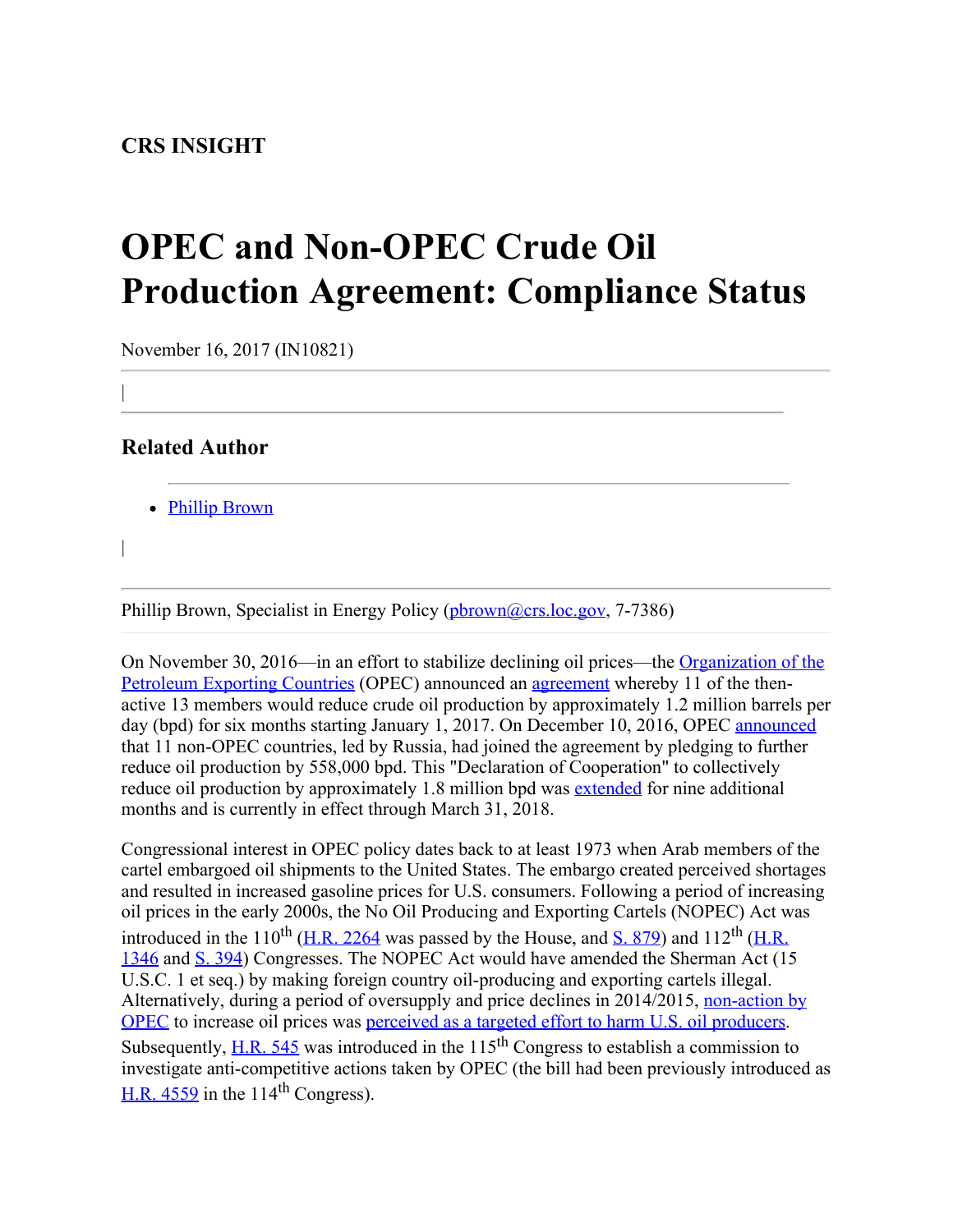## Overview of the Agreement

Two primary objectives of the OPEC/non-OPEC production agreement are (1) reduce [global](https://www.eia.gov/outlooks/steo/images/fig32.png) [supply/demand](https://www.eia.gov/outlooks/steo/images/fig32.png) imbalances that had reached surplus levels of 1.5 million bpd in 2015, and (2) reduce resulting global oil stocks that were at record levels. The OPEC portion of the agreement set country-level production quotas for 11 of 13 members that were active at the time of the agreement (Libya and Nigeria are both exempt) that would reduce crude oil production by nearly 1.2 million bpd compared to October 2016 levels. For the 11 non-OPEC countries that committed to reduce oil production, the agreement indicated a cumulative reduction target of 558,000 bpd for the group compared to October 2016 production. Countryspecific reduction targets for non-OPEC countries were not indicated.

## Agreement Compliance

For the period January 2017 through September 2017, OPEC and non-OPEC countries party to the production agreement were, as a group, 98% compliant with the production target. During this period the group collectively reduced crude oil production by approximately 1.7 million barrels per day (mbpd) compared to the October 2016 reference level. OPEC member countries subject to the agreement were 107% compliant during the period; five of eleven countries (Angola, Kuwait, Qatar, Saudi Arabia, and Venezuela) either met or exceeded their target reductions. Non-OPEC countries were not assigned individual reduction targets; however, the non-OPEC group was  $80\%$  compliant with the 558,000 bpd reduction target. With the exception of Kazakhstan, Malaysia, and South Sudan, each non-OPEC country reduced crude oil production during the period. **[Figure 1](http://www.crs.gov/Reports/IN10821?source=INLanding#_Ref497313722)** below summarizes crude oil production changes for OPEC and non-OPEC countries.

Figure 1. OPEC and Non-OPEC Production Agreement Compliance

Crude Oil Production Change from January 2017 through September 2017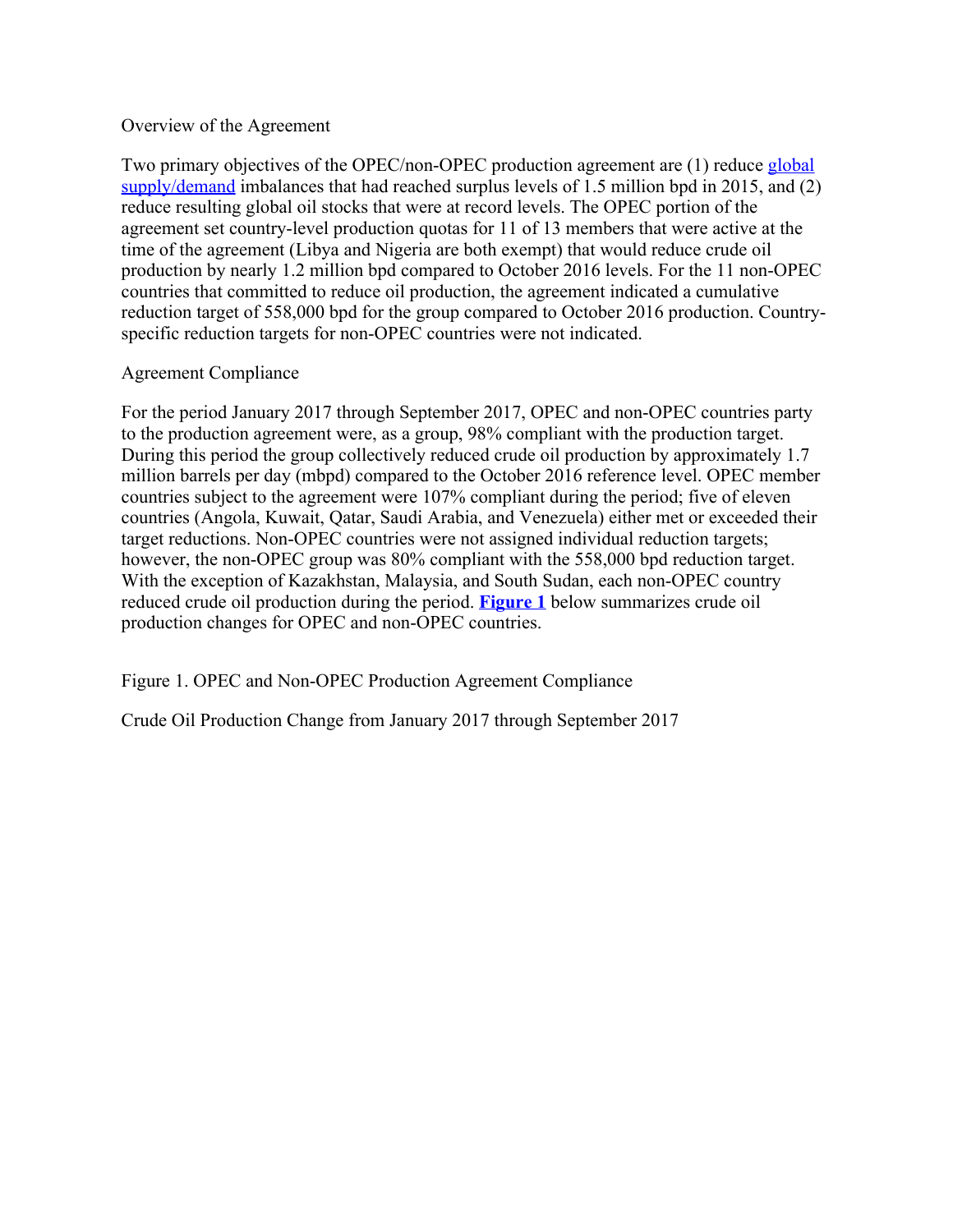

**Source:** CRS. OPEC crude oil production from OPEC's Monthly Oil Market Report. Non-OPEC crude oil production from IEA's Monthly Oil Data Service.

**Notes:** Compliance calculations are derived by comparing total crude oil production over the period assuming daily production at the reference level, with actual production over the period from monthly reports. OPEC members Libya and Nigeria are not indicated on the map since both countries are exempt from the production agreement. Equatorial Guinea was not an OPEC member when the production agreement started and is therefore listed as a non-OPEC country for the purpose of this analysis. Iran was allowed a 90,000 bpd increase, which it exceeded by 6,000 bpd.

Market Impacts and Issues to Watch

Generally, compliance with the "Declaration of Cooperation" appears to have achieved the stated goals of normalizing the [supply/demand balance](https://www.eia.gov/outlooks/steo/images/fig32.png) as well as reducing global petroleum stocks. Crude oil and petroleum product storage levels in the United States and other [Organization for Economic Co-operation and Development](http://www.oecd.org/about/) [\(OECD\)](http://www.oecd.org/about/) countries—the benchmark for global petroleum stocks—declined by 69 million barrels during the period January 2017 to August 2017. While petroleum product stocks have declined to levels near the five-year average—a key metric used by OPEC to determine market balance—crude oil stocks remain well above the five-year average, according to [IEA's November oil market report](https://www.iea.org/oilmarketreport/omrpublic/). Crude oil price benchmarks have increased since January 2017. The spot price for Brent crude —a global price benchmark—started 2017 at around \$55 per barrel. The Brent spot price was nearly \$63 per barrel on November  $13<sup>th</sup>$ .

On November 30, 2017, OPEC is to hold its 173rd meeting in Vienna, Austria. One agenda